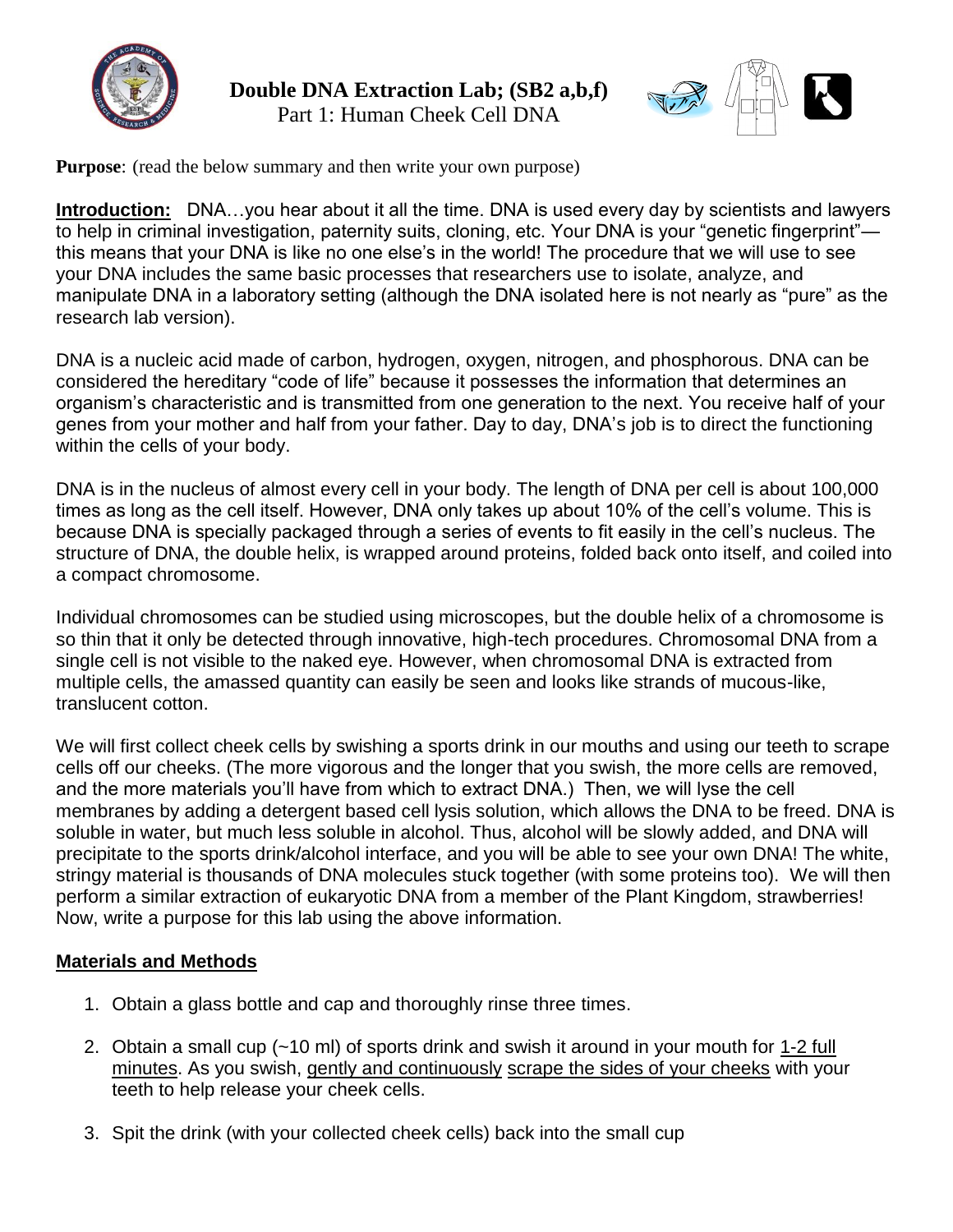- 4. Pour the contents of the cup into your glass bottle (discard the cup).
- 5. Holding the bottle at an angle, use the provided plastic pipet to add 5 mL of cell extraction lysis solution to your collected cheek cells.
- 6. Cap your bottle and gently invert it 5-8 times. (This mixes the lysis solution with the cheek cells.) DO NOT SHAKE!
- 7. Allow this to stand for 2 minutes.
- 8. Using the provided pipet, SLOWLY add 10 ml of the ice cold alcohol *by letting it run gently run down the side of the bottle (hold the bottle at an angle)*. You should have 2 distinct layers. DO NOT mix the cheek cell solution with the alcohol!
- 9. Watch as wispy strands of translucent DNA begin to clump together where the alcohol layer meets the cheek cell solution and float to the top. (It kind of looks like cobwebs extending upward.)
- 10. Place your bottle in a designated spot and let it stand undisturbed for 5 minutes. During this time the DNA will continue to precipitate out. During this time answer questions 2-3 of the discussion questions.
- 11.Next you will use glass rod to transfer your DNA into a micro-centrifuge tube. Melt the glass rod under an open flame to create a small hook. Next, spool the DNA out of the glass vial and place a small amount onto a slide. Make a wet mount of the DNA and view under a microscope. You might need to stain the DNA with iodine to help you visualize the DNA.

#### **Discussion Questions** (Answer some questions during part 1 and the rest during part 2)

- 1. Sketch the DNA under the three powers of magnification using the techniques practiced in the Introduction to Microscopy Lab. Draw and label the field of view for each sketch.
- 2. Sketch and label the three components of a nucleotide.
- 3. Describe the two major functions of DNA polymerase and relate these functions to show how cells help to ensure that DNA replication is accurate?
- 4. Describe how long strands of double-helical DNA fit into the nucleus of a single cheek cell.
- 5. Why can the mRNA strand made during transcription be thought of as a mirror image of the DNA strand from which it was made?
- 6. If a DNA segment has the nucleotides AGCCTAA, what would be the nucleotides of the complementary RNA strand?
- 7. Explain why DNA is referred to as your genetic fingerprint?
- 8. Explain why we used detergent to help us extract the DNA and justify your answers.
- 9. Thoroughly describe what is meant by "One gene, one protein". You will need to outline the three major steps of protein synthesis in your answer.

# **OVER Part 2**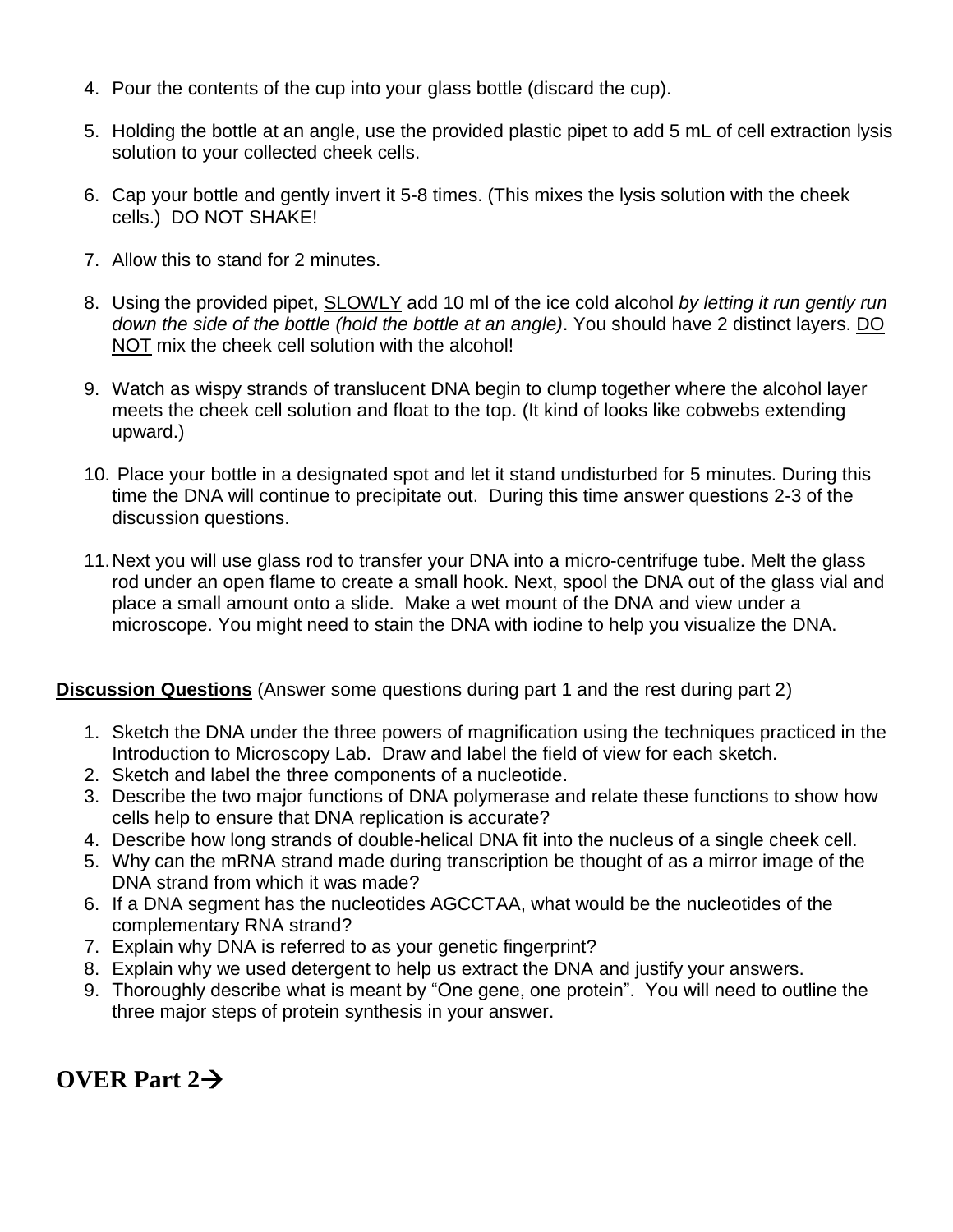# **Part 2: Strawberry DNA Extraction**

Now that you have extracted DNA from human cheek cells, you will use a similar technique to extract the DNA from another eukaryote, strawberries. You will learn in standard SB1c that human somatic cells are diploid, which means they have two sets of chromosomes, one from each parent ( $2n = 46$ ) chromosomes). In fact, most eukaryotes are diploid; however, strawberries are actually octoploid and have eight sets of chromosomes (8n = 56 chromosomes). You should expect to get quite a bit of DNA from you extraction.

#### **Materials and Methods:**

1. Place one strawberry into a ziploc bag seal shut and squish for a few minutes to completely macerate the fruit and expose cells.

2. Add 8 ml of cell extraction lysis solution and squish for a few more minutes. Try not to make a lot of soap bubbles.

3. Filter through a moistened paper towel or coffee filter set in a funnel, and collect the liquid in a clear tube or bottle. *Do not* squeeze the paper towel. Collect about 3 ml liquid.

4. Add 6 ml of ice cold isopropyl alcohol to the strawberry liquid in the tube or bottle. Pour the isopropyl alcohol carefully down the side of the tube so that it forms a separate layer on top of the strawberry liquid.

5. Watch for about a minute. Once again, you should see a white fluffy cloud at the interface between the two liquids. Let the bottle stand undisturbed for 5 minutes to allow time for the DNA to fully precipitate out. During this time continue answering post lab questions for part one.

. 6. Next you will use glass rod to transfer your DNA into a micro-centrifuge tube just like you did in part one. Make a wet mount of the DNA and view under a microscope. You might need to stain the DNA with iodine to help you visualize the DNA.

7. Rinse both the funnel and the bottle three times. Put the ziploc bag and paper towel in the garbage and return the room to homeostasis.

**Post Lab Analysis Questions:** (continued from part 1 questions)

10. Compare and contrast the appearance of the cheek DNA with the strawberry DNA when viewed under the microscope.

11. Read and write a brief summary on the article on the back side of this paper titled "World's largest genome belongs to slow-growing mountain flower".

12. In the article the authors discuss DNA "base pairs". What is meant by the term "base pairs"?

13. The article also using the term "genome". Describe this term.

14. Do you believe that because the bacterium called *Carsonella ruddii* has the least number of base pairs of any living organism, it would also have the least amount of proteins? Please justify your response.